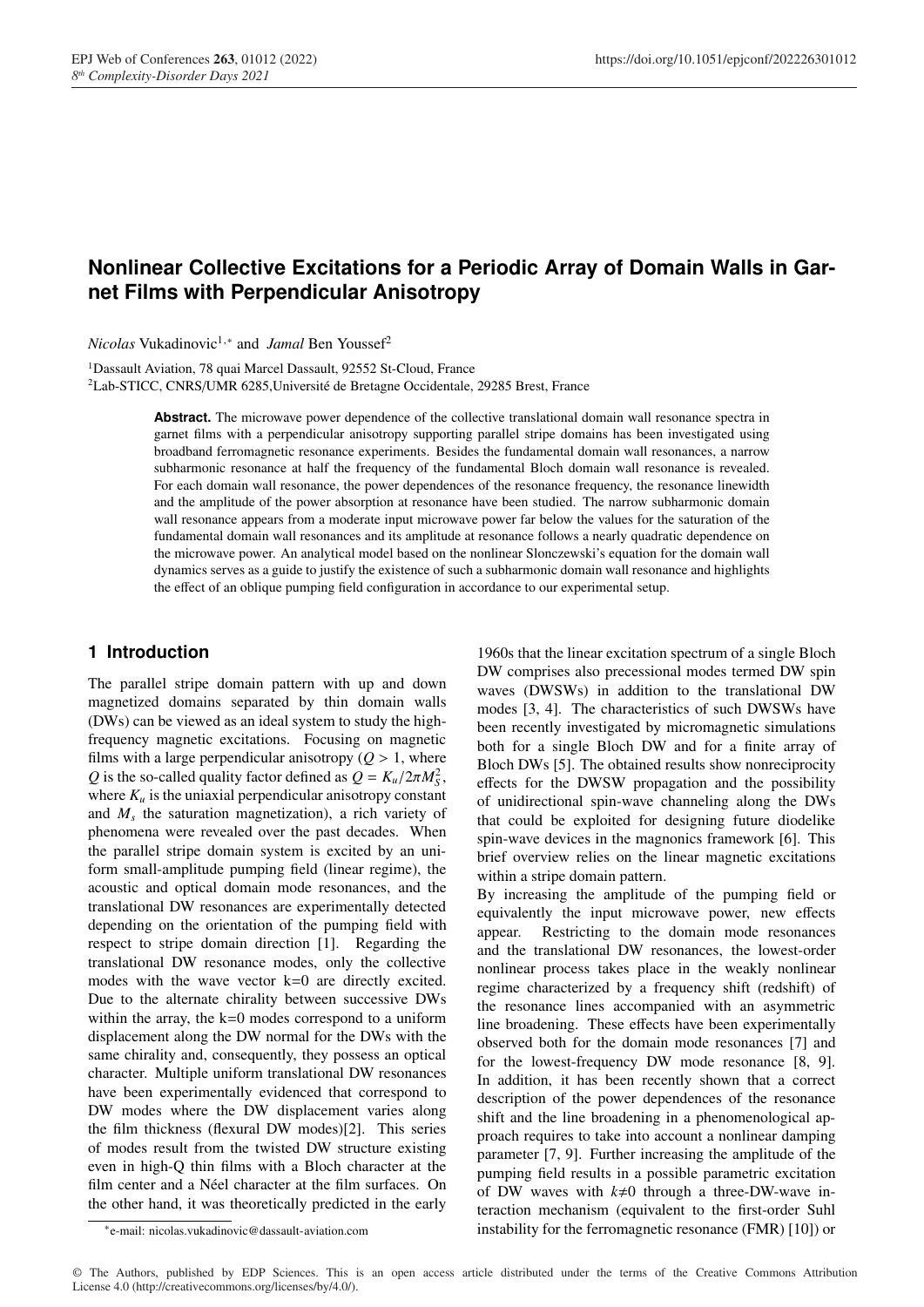a four-DW-wave interaction process (second-order Suhl instability for the FMR [10]) as theoretically analyzed [11] and revealed using a magneto-optic detection [12]. Lastly, J. C. Slonczewski stated theoretically [13] that a direct excitation of DW modes, namely without any mediating pumping mode, is also possible provided to apply a rf exciting field at twice the resonance frequency of the DW mode to be excited, along the direction of the mean magnetization inside the DW, and with a magnitude exceeding a threshold value. This mechanism resembles the parallel pumping scheme in the FMR reported in the early sixties for bulk samples [14] and more recently for magnetic micro- and nanostructures [15, 16]. However, no experimental evidence of such a process has been reported, up to now, to our knowledge.

In this paper, we investigate in detail the direct excitation of multiple nonlinear translational DW resonances in single-crystal garnet films with parallel stripe domains by means of broadband FMR measurements. The DW absorption spectra have been measured for increasing values of the input microwave power. In addition to the fundamental translational DW resonances, a subharmonic DW excitation, termed hereafter 1/2 subharmonic Bloch DW resonance, is observed from intermediate microwave power levels at  $f_0/2$  where  $f_0$  is the resonance frequency of the fundamental Bloch DW mode. For each DW resonance, the power dependences of the resonance frequency, the resonance linewidth and the amplitude of the power absorption at resonance were measured. The nonlinear Slonczewski's equations were used to justify the existence of such a subharmonic DW resonance and point out the critical role played by an oblique pumping field configuration.

# **2 Materials and experimental procedures**

The used sample is a single-crystal bubble garnet film of composition  $Y_{1.8}Bi_{0.63}Lu_{0.56}Fe_{4.06}Al_{0.83}O_{12}$  grown by liquid phase epitaxy on a Gadolinium Gallium Garnet (GGG) substrate. The film thickness is 0.66  $\mu$ m. The main magnetic parameters experimentally determined from vibrating sample magnetometer (VSM) and FMR measurements are the following: the saturation induction  $4\pi M_s$ =500 G, the uniaxial perpendicular anisotropy constant  $K_u$ =1.8×10<sup>4</sup>erg/cm<sup>3</sup> (Q =1.8), the gyromagnetic ratio  $\gamma = 1.78 \times 10^7 \text{ s}^{-1} \text{O} \text{e}^{-1}$ , and the Gilbert damping constant  $\alpha$  =2×10<sup>-3</sup>. The exchange constant A was inferred from a theoretical law [17], namely,  $A = 2.10^{-7}$  erg/cm.

The parallel stripe domain pattern was nucleated using a demagnetizing process under both perpendicular and parallel magnetic fields [18]. The zero-field stripe domain period  $P_0$  measured by microscopy force magnetic imaging (Fig. 1(a)) is equal to 1.8  $\mu$ m.

The DW resonance spectra were measured at zero-field by sweeping the frequency from 50 MHz up to 500 MHz using a broadband resonance spectrometer with a nonresonant microstrip transmission line. The input microwave power essentially ranged from 10<sup>−</sup><sup>1</sup> mW (linear regime) up to 200 mW. The input signal was then sent through a

high-pass filter ( $\geq$ 200 MHz) to eliminate any subharmonics before exciting the sample. The frequency scanning rate was fixed at 0.25 MHz/s. The selected pumping field orientation (Fig.1 (b)). corresponds to the predominant in-plane component of the rf exciting field being parallel to the stripe domain direction. The small out-of-plane component of the rf exciting field is along the film normal. Some additional measurements were carried out in the presence of a DC magnetic field  $H<sub>x</sub>$  applied along the stripe domain direction (Fig.1 (c)) for a fixed input microwave power  $P = 30$  mW.



Figure 1. (a) Zero-field magnetic force microscopy (MFM) image of the parallel stripe domains for the studied garnet film with perpendicular anisotropy. The image size is  $30 \mu m \times 30 \mu m$ . Sketch of the experimental pumping field configurations without (b) and with (c) a DC magnetic field applied along the stripe domain direction (x-axis). The in-plane component of the exciting magnetic field  $\delta h_{rf}$  is parallel to the stripe domain direction.

# **3 Experimental results**

#### **3.1 Nonlinear DW resonance spectra**

#### 3.1.1 Zero-field spectra

The experimental zero-field DW resonance spectra recorded for three values of the input microwave power are displayed in Fig. 2. The low-level power spectrum  $(P = 10^{-1}$  mW, linear regime) reveals two well-defined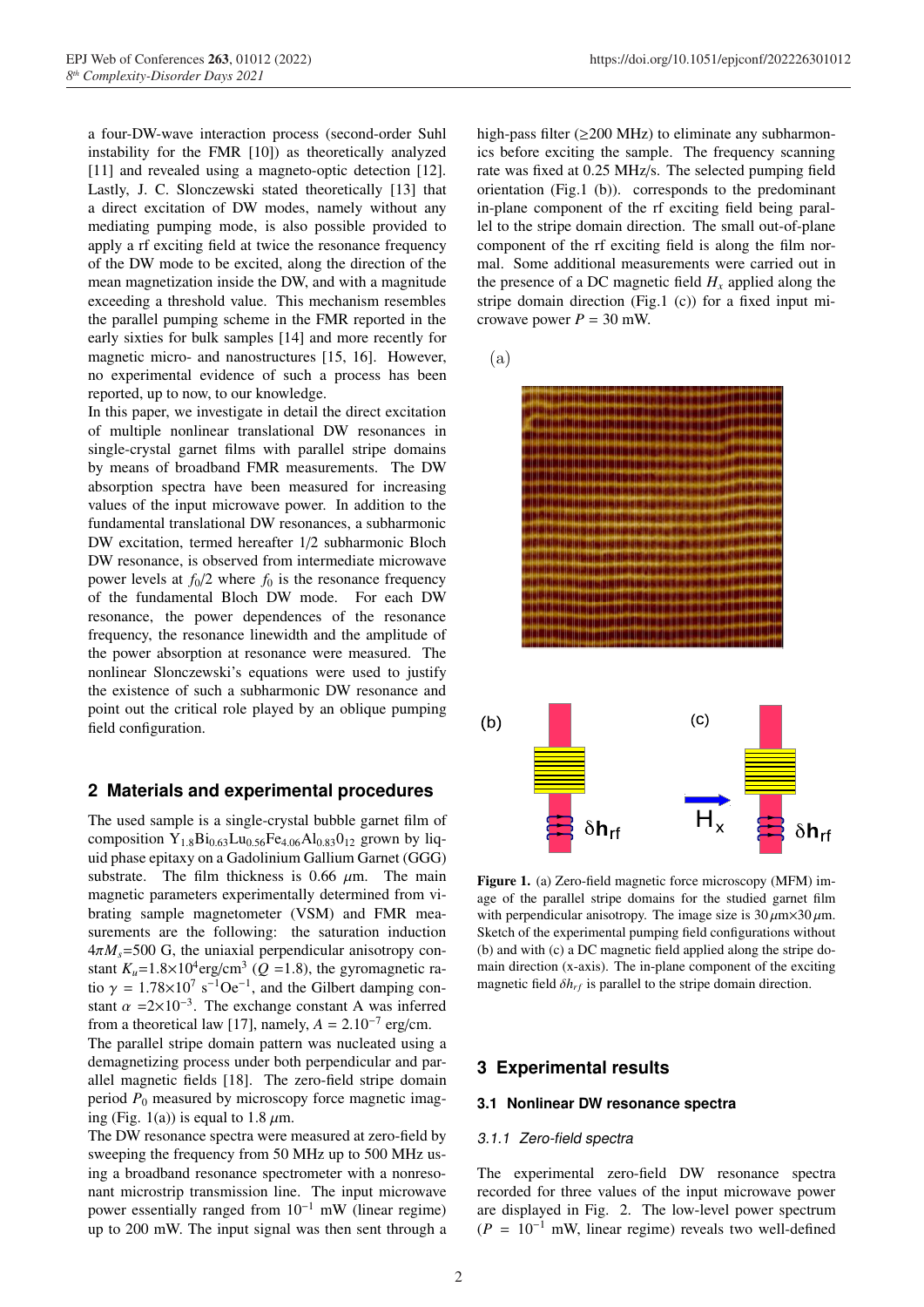resonance lines. Such resonances were previously identified by means of dynamic micromagnetic simulations as uniform  $(k=0)$  translation DW resonance modes [19]. The resonance line at frequency  $f_0$ =263 MHz corresponds to a DW excitation localized within the Bloch part of the twisted DWs. This line can be excited by the small outof-plane component of the pumping field. A second resonance line appears at  $f_1$ =405 MHz. This one is assigned to a DW excitation within the Néel parts of the DWs close to the film surfaces. This line is excited by the in-plane component of the pumping field. For  $P = 25$  mW, the Bloch DW resonance line becomes asymmetric and a redshift of the resonance frequency is clearly observed. A much weaker redshift exists also for the Néel DW resonance frequency. In addition, the spectrum reveals a new weak resonance line at  $f_0/2$ . For  $P = 50$  mW, the amplitude of this resonance at  $f<sub>0</sub>/2$  is significantly increased. From the DW resonance spectra recorded at multiple intermediate values of microwave power, the minimal power value for the appearance of the resonance at  $f_0/2$  is estimated around  $P_{m,1/2} = 5$  mW.

# 3.1.2 In-plane field spectra

To further clarify the origin of the signal revealed at half the frequency of the fundamental Bloch DW resonance, the DW resonance spectra have been measured for a few values of a DC magnetic field  $H_x$  applied along the stripe domain direction and for a fixed input microwave power  $P = 30$  mW. Figure 3 shows the field evolution of the fundamental Bloch DW resonance (Fig. 3 (a)) and the one of the resonance at half the frequency of the Bloch DW resonance (Fig. 3(b)). The field dependence of the resonance frequency normalized by its value in the linear regime for both magnetic resonances is displayed in Fig. 3(c). For the fundamental Bloch DW resonance, a linear field variation of the resonance frequency is observed in agreement with previously reported data [20]. In the framework of the oscillator harmonic model, this behavior is explained by the decrease of the DW mass in conjunction with the increase of the restoring force constant (diminishing value of the stripe period [21]) for increasing in-plane magnetic field. The very similar linear variation of the resonance frequency with the magnetic field strength for the resonance at  $f<sub>0</sub>/2$  consolidates the hypothesis of a resonant magnetic excitation associated with collective DW oscillations.

#### **3.2 Quantitative microwave power dependences**

#### 3.2.1 Fundamental DW resonances

Let us consider the Bloch DW resonance. Figure 4(a) displays the evolutions of the reduced resonance frequency and the reduced resonance linewidth as a function of the input microwave power P. The resonance frequency (resp. resonance linewidth) at a given power *P* is normalized by its low-power value ( $\overline{P} = 10^{-1}$  mW, linear regime). Several comments can be drawn. (i) The nonlinear redshift of the resonance frequency for increasing P values



Figure 2. Experimental zero-field microwave power absorption spectra for three values of the input microwave power P=0.1 mW (linear regime), 25 mW and 50 mW. The amplification factor is labeled in the parentheses. The resonance frequency for the fundamental Bloch DW resonance and the Néel DW resonance are located at  $f_0$  and  $f_1$ , respectively. The  $1/2$  subharmonic Bloch DW resonance appears at  $f_0/2$ 

is significant and reaches 8% for P=200 mW. (ii) The resonance linewidth is increased for increasing P values according to a quadratic law above  $P=5$  mW. For  $P=200$ mW, the resonance linewidth is enhanced by a factor 1.8 with respect to the linear regime. Such power evolutions have been previously reported and nicely reproduced by micromagnetic simulations including a nonlinear damping parameter [9] for a sample with similar magnetic parameters except a sligthly larger value of the saturation magnetization. (iii) The power absorption at resonance first increases rapidly with P and then saturates at  $P_s = 50$ mW (Fig. 4(b)). It should be remarked that  $P_s$  is greater than the minimal power value for the appearance of the subharmonic resonance at  $f_0/2$  ( $P_{m,1/2} = 5$  mW).

Let us now move on the Néel DW resonance. Figure 5(a) shows the experimental power dependences for the reduced resonance frequency and the reduced linewidth. Similarly to the case of the Bloch DW resonance, a nonlinear redshift of the resonance frequency is observed for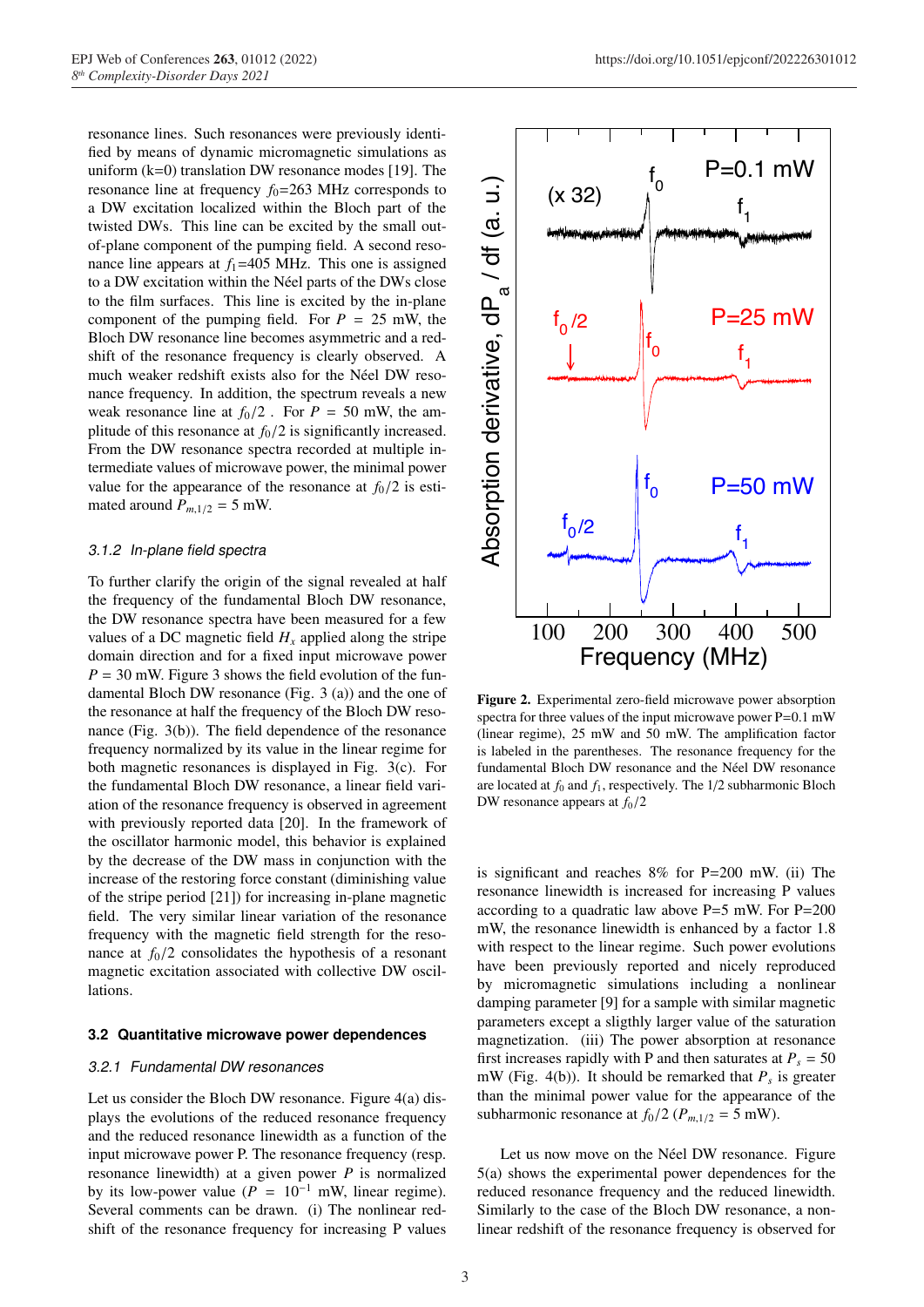

Figure 3. Experimental in-plane magnetic field dependence of the nonlinear DW resonances. (a) Fundamental DW resonance, (b) subharmonic Bloch DW resonance at  $f<sub>0</sub>/2$ . The input microwave power is fixed at  $P = 30$  mW. (c) In-plane field dependence for the reduced resonance frequencies of fundamental and subharmonic DW resonances. The resonance frequencies are normalized by those at zero-field. The dashed lines correspond to linear regressions.

increasing P values. However, the amplitude of variation is much weaker. The resonance frequency is reduced by around 1% at P=200 mW. The resonance linewidth first increases with P and then saturates for P≃90 mW. A decreasing trend of the resonance linewidth occurs for P≥125 mW. The amplitude of the power absorption at resonance displays a quite similar power dependence, the power saturation being nevertheless slightly upshifted (Fig. 5(b)). It should be remarked that the saturation of the power absorption for the Néel resonance ( $P_s = 125$  mW) exceeds the one for the Bloch DW resonance ( $P_s = 50$ ) mW) occuring at a lower frequency. On the other hand, the slight decreases of the resonance linewidth and the power absorption at resonance for P≥125 mW may be correlated with the emergence of a new resonance line (see the subsidiary line at 425 MHz for the DW spectrum at  $P = 50$  mW in Fig.2) whose origin remains unknown at the moment.

### 3.2.2 1/2 Subharmonic Bloch DW resonance

Figure 6(a) shows the microwave power evolution of the DW spectra for the subharmonic of the Bloch DW resonance at  $f_0/2$ . The resonance lines are well-defined and narrow. For P=25 mW, the peak-to-peak linewidth for the



Figure 4. Experimental microwave power dependence for the fundamental Bloch DW resonance. (a) Reduced DW resonance frequency and reduced DW resonance linewidth as a function of the input microwave power P. The resonance frequency and the resonance linewidth are normalized by those in the linear regime  $(P = 10^{-1}$  mW). (b) Reduced microwave power absorption at resonance as a function of P. The amplitude of the microwave power absorption is normalized by its maximum value. The dashed lines are guides to the eyes.

subharmonic at  $f_0/2$  is 2.3 MHz compared to 7 MHz for the Bloch DW resonance at the same microwave power. The power dependences of this subharmonic line depart from those observed for the fundamental DW resonances. First, there is no resonance frequency shift up to  $P=80$ mW. Then, a redshift of the resonance frequency accompanied with a monotonous variation of the power absorption at resonance for increasing P are evidenced. The maximum value of this redshift is around  $3\%$  at P=150 mW (Fig. 6(b)). The resonance linewidth is found nearly constant up to  $P=150$  mW (Fig. 6(c)). The power dependence of the amplitude of the power absorption at resonance is displayed in (Fig. 6(d)). The amplitude of the power absorption increases nearly quadratically with P. For *P* > 150 mW the signal becomes distorted which prevents a quantitative analysis.

### **4 Theoretical analysis**

A DW wave theory in the linear regime was developed by Slonczewski for parallel stripe domains in the large perpendicular anisotropy limit [22]. The DW dynamics is described by the Slonczewki's equations resulting from the integration of the Landau-Lifshitz-Gilbert equation over the DW width. The two degrees of freedom are: *q*, the DW displacement along the DW normal (y axis) and  $\psi$  the azimuthal angle of the magnetization evaluated at the middle of the DW from the elongation direction of the stripe domains (x axis). In the general case, *q* and  $\psi$  depend on the z coordinate along the film thickness.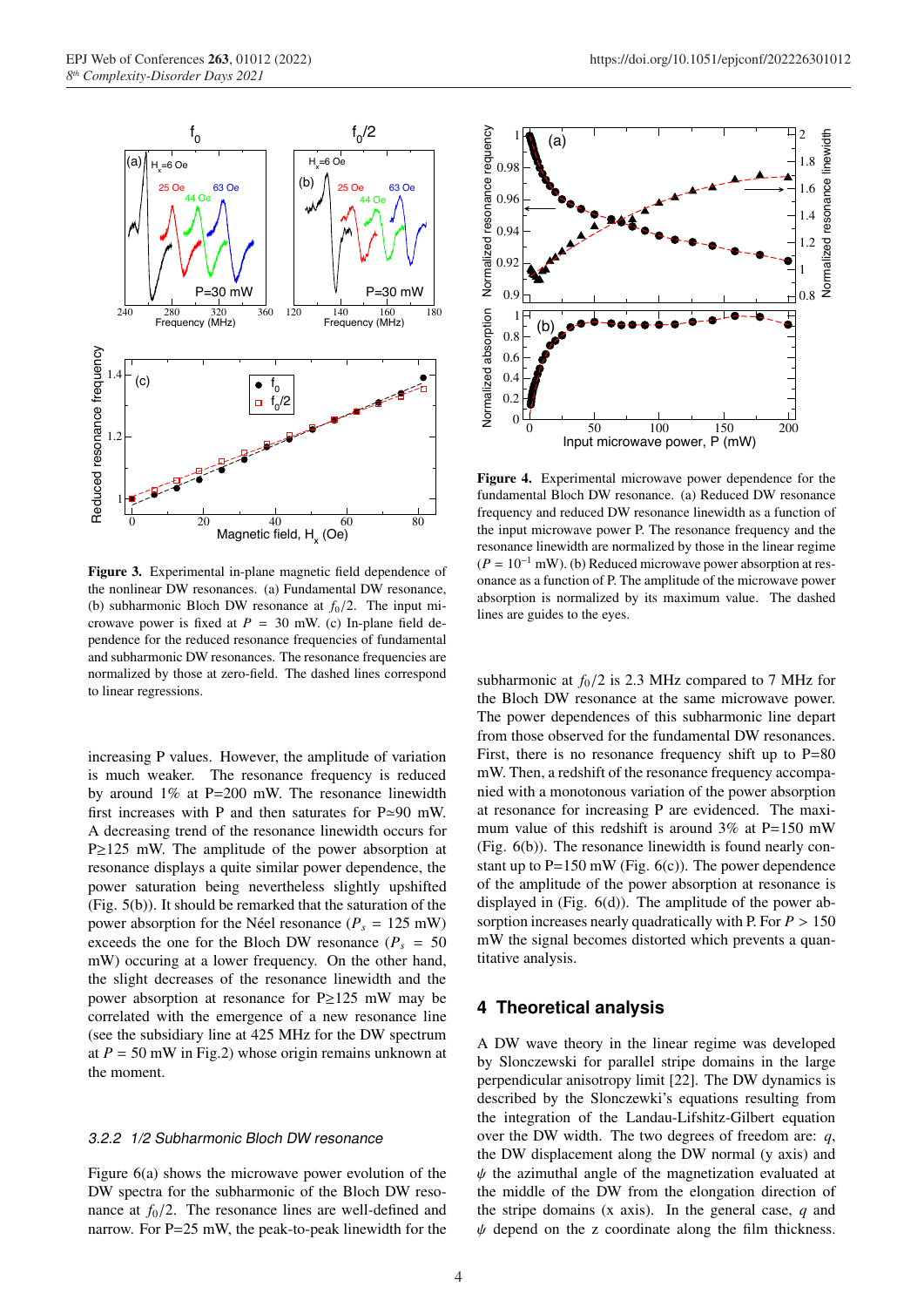

Figure 5. Experimental microwave power dependence for the Néel DW resonance. (a) Reduced DW resonance frequency and reduced DW resonance linewidth as a function of the input microwave power P. (b) Reduced microwave power absorption at resonance as a function of P. The normalization rules are the same as in Fig. 4. The dashed lines are guides to the eyes.



Figure 6. Experimental microwave power dependence for the 1/2 subharmonic Bloch DW resonance. (a) DW resonance spectra around  $f_0/2$  for three values of the input microwave power. Input microwave power dependence for the resonance frequency (b), the resonance linewidth (c) and the power absorption at resonance (d) of the subharmonic signal at  $f<sub>0</sub>/2$ . The normalization rules are the same as in Fig. 4. The dashed lines are guides to the eyes.

For small-amplitude oscilllations about the equilibrium state, the linearized Slonczewski's equations are solved assuming a wave-like form for the dynamical variables with a two-dimensional (2D) in-plane wave vector (parallel and perpendicular to the stripe direction). It leads to an eigenmode equation and the eigenfrequencies can be computed as functions of the 2D DW wave vector. This theory has been used to identify the available collective DW modes existing at half the frequency of the fundamental DW pumping mode that can be operative in the three-DW-magnon process [11]. However, such a process requires to excite the fundamental DW pumping mode and to detect the 1/2 subharmonic DW resonance separately which is in constrast with our experimental frequency sweeping procedure. Furthermore, this theory is retricted to small-amplitude DW oscillations.

As a first approach to analyze our experimental results, a simplified model has been considered based on the nonlinear Slonczewski's equations. The following assumptions have been made: (i) An array of a pure Bloch DW is considered. (ii) This array is excited by an oblique pumping field with an in-plane component  $\delta h_x$  parallel to the DW direction (x-axis) and an out-of-plane component δ*hz*. (iii) The pumping field has an harmonic time dependence with a pulsation  $\omega$ . (iv) Only the dynamics of the uniform collective Bloch DW mode is analyzed. (v) The kinetic nonlinearity associated with a change of the DW structure is predominant with respect to the potential nonlinearity [23]. The Slonczewski's equations are then given by :

$$
\dot{\psi} + \alpha \Delta_0^{-1} \dot{q} = \gamma \left( -\frac{k}{2M_s} q + \delta h_z \right),\tag{1}
$$

$$
\dot{q} - \alpha \Delta_0 \dot{\psi} = 2\pi \gamma \Delta_0 M_s \sin 2\psi + \frac{\pi \gamma \Delta_0}{2} \delta h_x \sin \psi, \quad (2)
$$

where the overdot denotes a time derivative,  $\alpha$  is the Gilbert damping parameter,  $\Delta_0$  is the Bloch DW width parameter defined as  $\Delta_0 = (A/K_u)^{1/2}$  and *k* is the restoring force constant due to the magnetostatic energy of the stripe domain structure [24].

The Slonczewki's equations are solved using a perturbation method based on the power expansion of the dynamical variables [25]:

$$
q = q_1 + q_2 + \dots, \qquad q_1 > q_2 > \dots
$$
  
\n
$$
\psi = \psi_1 + \psi_2 + \dots, \qquad \psi_1 > \psi_2 > \dots
$$
 (3)

To the first order in *q*,  $\psi$ ,  $\delta h_x$ , and  $\delta h_z$ , the Slonczewski's equations are:

$$
\dot{\psi}_1 + \alpha \Delta_0^{-1} \dot{q}_1 = \gamma (-\frac{k}{2M_s} q_1 + \delta h_z), \tag{4}
$$

$$
\dot{q}_1 - \alpha \Delta_0 \dot{\psi}_1 = 4\pi \gamma \Delta_0 M_s \psi_1. \tag{5}
$$

By introducing:  $\delta h_z = \delta h_z^0$  $e^{i\omega t} + e^{-i\omega t}$  $\frac{c}{2}$ , and asuming the responses in the form:  $\psi_1 = \psi_1^0$  $\overline{e}^{i\omega t} + e^{-i\omega t}$  $\frac{1}{2}$  and  $q_1$  =  $q_1^0$  $e^{i\omega t} + e^{-i\omega t}$  $\frac{1}{2}$ , the solutions are given by :

$$
\psi_1^0 = \frac{i\omega}{D_1} \gamma \delta h_z^0, \tag{6}
$$

$$
\frac{q_1^0}{\Delta_0} = \frac{i\omega\alpha + 4\pi\gamma M_s}{D_1} \gamma \delta h_z^0, \tag{7}
$$

where

$$
D_1 = -\omega^2 + \omega_0^2 + i\alpha\omega\Delta\omega_0.
$$
 (8)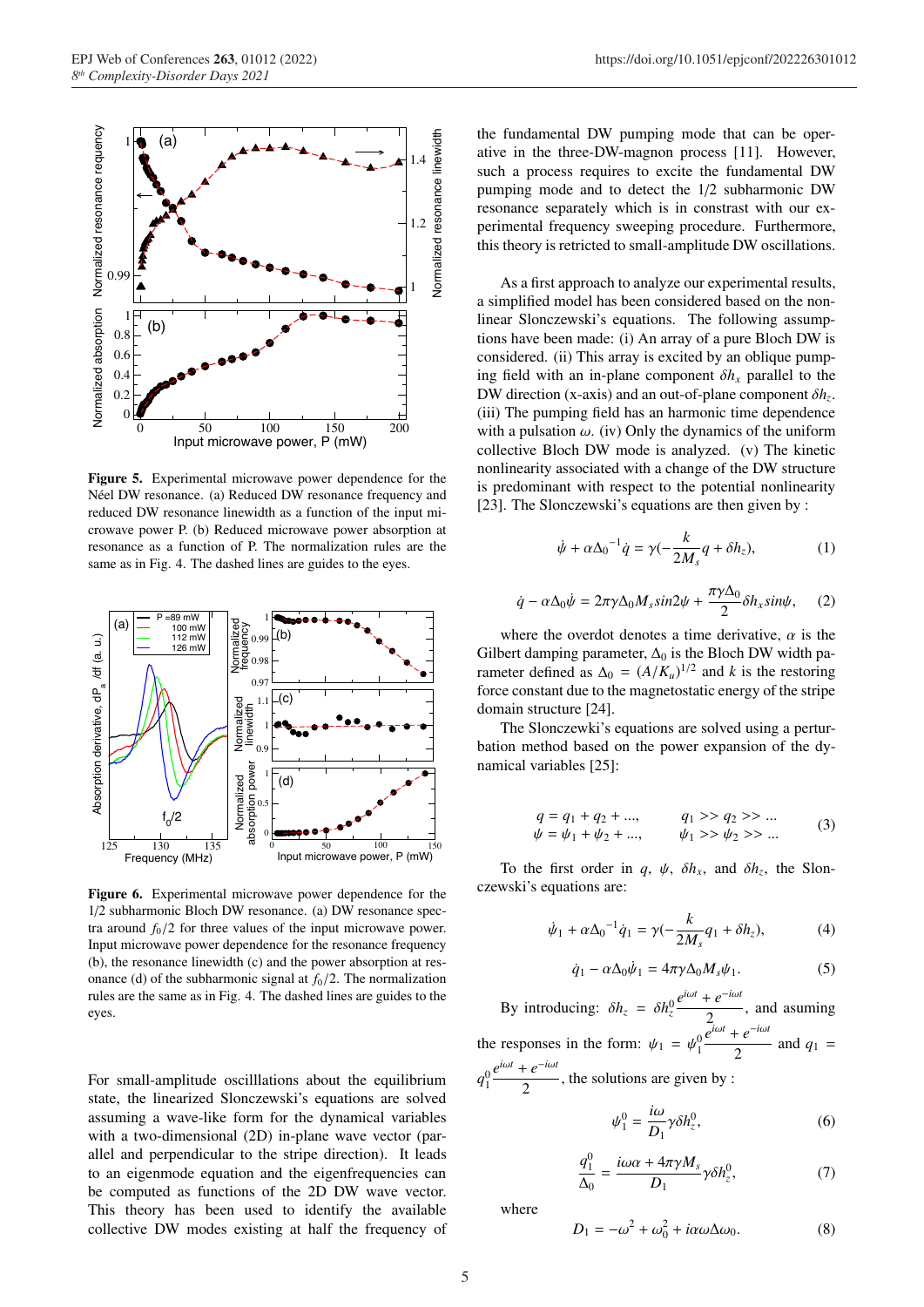The resonance pulsation  $\omega_0$  is given by:

$$
\omega_0^2 = 2\pi \gamma^2 \Delta_0 k,\tag{9}
$$

and the frequency resonance linewidth is expressed by:

$$
\Delta\omega_0 = \gamma (4\pi M_s + \frac{k\Delta_0}{2M_s}).\tag{10}
$$

We obtain the well-known result that the DW displacement is induced only by the out-of-plane component of the pumping field and possesses a unique resonance at  $\omega = \omega_0$ .

To the second order in *q*,  $\psi$ ,  $\delta h_x$ , and  $\delta h_z$ , the Slonczewski's equations are:

$$
\dot{\psi}_2 + \alpha \Delta_0^{-1} \dot{q}_2 = \gamma(-\frac{k}{2M_s} q_2),\tag{11}
$$

$$
\dot{q}_2 - \alpha \Delta_0 \dot{\psi}_2 = 4\pi \gamma \Delta_0 M_s \psi_2 + \frac{\pi \gamma \Delta_0}{2} \delta h_x \psi_1.
$$
 (12)

The second term in the righ-hand side of Eq. 12 appears as an effective driving term which depends both on  $\delta h_x$  and  $\psi_1$  and, consequently, oscillates at  $2\omega$ .

By introducing: 
$$
\psi_2 = \psi_2^0 \frac{e^{2i\omega t} + e^{-2i\omega t}}{2}
$$
 and  $q_2 =$   
 $q_2^0 \frac{e^{2i\omega t} + e^{-2i\omega t}}{2}$ , the solutions are given by :

$$
\psi_2^0 = -\frac{\pi}{4} \frac{(2i\omega\alpha + \frac{\gamma k \Delta_0}{2M_s})}{D_2} \frac{i\omega}{D_1} \gamma \delta h_z^0 \gamma \delta h_x^0, \tag{13}
$$

4 
$$
D_2
$$
  $D_1$ <sup>7</sup> $\omega$ <sup>2</sup> $q_2$  (14)

$$
\frac{q_2^0}{\Delta_0} = -\frac{\pi}{2} \frac{\omega^2}{D_2 D_1} \gamma \delta h_z^0 \gamma \delta h_x^0, \tag{14}
$$

where

,

$$
D_2 = -4\omega^2 + \omega_0^2 + i\alpha\omega\Delta\omega_0. \tag{15}
$$

Two main comments can be made. First, the secondorder response requires the simultaneous presence of the two components of the pumping field. Second,  $q_2^0$  and  $\psi_2^0$ exhibit two resonance frequencies at  $\omega = \omega_0$  and  $2\omega = \omega_0$ .

The power absorption is then computed by means of the general expression :

$$
P_a = \langle \int_{V} dV \, \delta \mathbf{h} \cdot \frac{\partial \delta \mathbf{m}}{dt} \rangle_t, \tag{16}
$$

where  $\delta$ **h** and  $\delta$ **m** are the total driving field and the total dynamic magnetization, respectively.

Using the relation between  $\delta m_z$  and the displacement q:  $\delta m_z = \frac{4M_s}{P_0}q$ , the expressions of the power absorption  $P_{a,i\alpha}$  with  $i = 1, 2$  and  $\alpha = x, z$  are given by :

$$
P_{a,1z} = \frac{2M_s}{P_0} \omega \mathfrak{I}(q_1^0) \delta h_z^0 \tag{17}
$$

$$
P_{a,2z} = \frac{4M_s}{P_0} \omega \mathfrak{I}(q_2^0) \delta h_z^0 \tag{18}
$$

$$
P_{a,2x} = \frac{\pi M_s}{32} \omega |\psi_1^0|^2 \Im(\psi_1^0) \delta h_x^0 \tag{19}
$$

Figure 7 illustrates the total absorption derivative spectrum computed using Eqs 17, 18 and 19 for  $\delta h_x^0 = 5$  Oe and  $\delta h_z^0$  =2.5 Oe. The computed spectrum reproduces the



Figure 7. Zero-field absorption derivative spectrum computed from Eqs.17, 18 and 19. The magnetic parameters are those reported in Sec. 2 except  $\alpha$ =0.006. The sample is excited by an oblique pumping field with an in-plane component  $\delta h_x$  along the stripe direction and an out-of plane component  $\delta_{hz}$ .  $\delta h_x^0 = 5$  Oe and  $\delta h_z^0$  = 2.5 Oe.

onset of the subharmonic resonance at  $f<sub>0</sub>/2$ . The amplitude ratio between the Bloch DW resonance and its 1/2 subharmonic is representative of the experimental data for the selected values of  $\delta h_x^0$  and  $\delta h_z^0$ .

However, it should be noted that these field values would correspond to an experimental input microwave power in the Watt range using a simple description of a straight microstrip reflection line. This power range is far in excess of our maximal experimental value  $P_{max}$ =200 mW. This suggests that other mechanisms contribute to the high level of the subharmonic resonance at  $f_0/2$  for high microwave powers.

# **5 Summary and perspectives**

Despite the relative simplicity of this magnetic texture, the stripe domain pattern possesses a rich and complex nonlinear translational DW excitation spectrum. In the present work, this excitation spectrum has been experimentally investigated by means of broadband FMR measurements at zero-field and in the presence of an in-plane DC magnetic field for increasing values of the input microwave power. The excitating field configuration corresponds to an oblique pumping field with the in-plane component parallel to the stripe domain direction and an outof-plane component. For a low-level microwave power (linear regime), the uniform translational DW resonances (fundamental Bloch and Néel DW resonances) are detected. Increasing the input microwave power results in a redshift of the resonance frequency and a line broadening of these fundamental DW resonances, the amplitude of the redshift depending of the frequency position of the DW resonance line. In addition, a subharmonic resonance at half the frequency of the fundamental Bloch DW resonance has been detected and has been studied in detail. This narrow subharmonic signal appears from a moderate input microwave power and displays some salient features